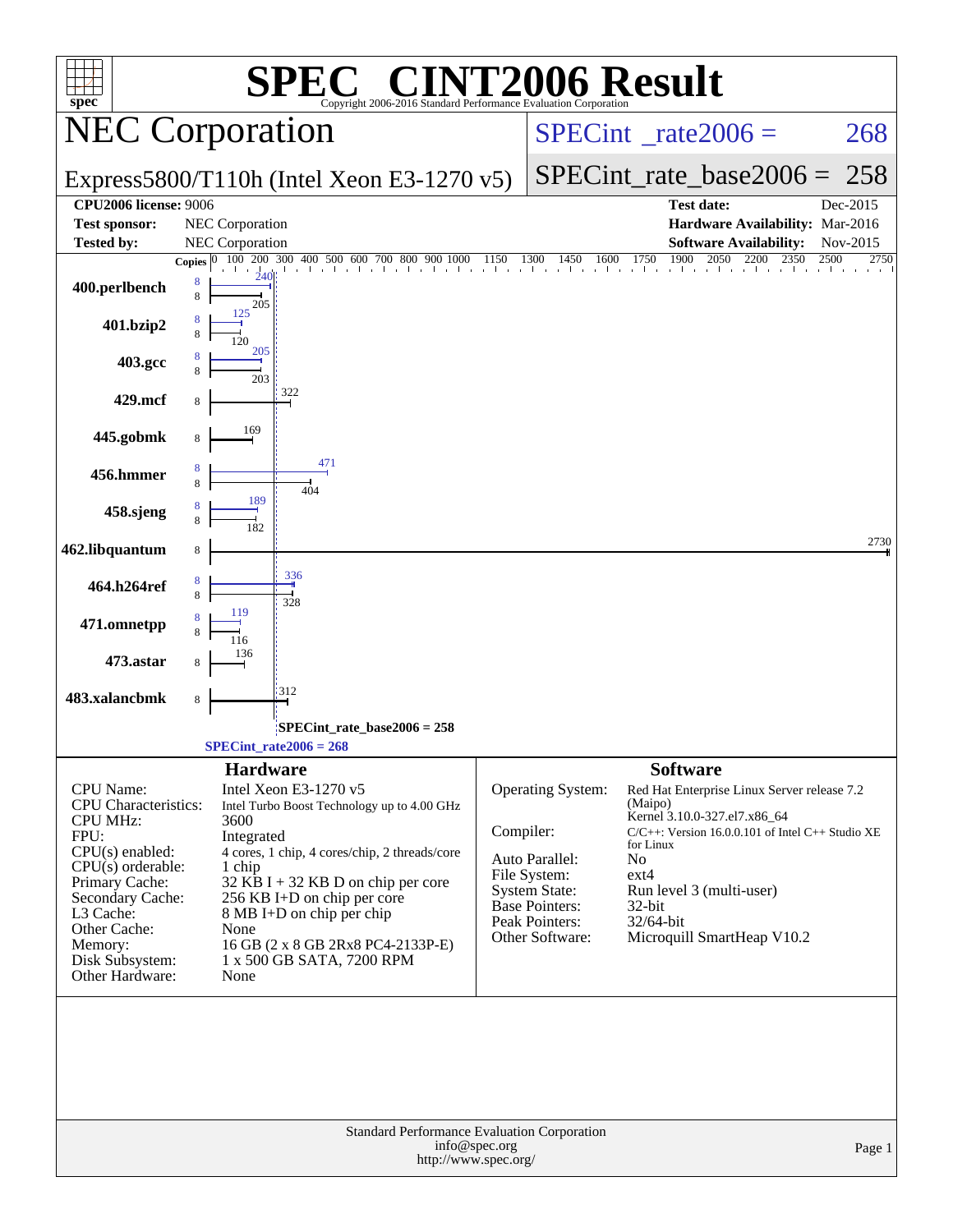

# NEC Corporation

### SPECint rate $2006 = 268$

Express5800/T110h (Intel Xeon E3-1270 v5)

[SPECint\\_rate\\_base2006 =](http://www.spec.org/auto/cpu2006/Docs/result-fields.html#SPECintratebase2006) 258

#### **[CPU2006 license:](http://www.spec.org/auto/cpu2006/Docs/result-fields.html#CPU2006license)** 9006 **[Test date:](http://www.spec.org/auto/cpu2006/Docs/result-fields.html#Testdate)** Dec-2015

**[Test sponsor:](http://www.spec.org/auto/cpu2006/Docs/result-fields.html#Testsponsor)** NEC Corporation **[Hardware Availability:](http://www.spec.org/auto/cpu2006/Docs/result-fields.html#HardwareAvailability)** Mar-2016 **[Tested by:](http://www.spec.org/auto/cpu2006/Docs/result-fields.html#Testedby)** NEC Corporation **[Software Availability:](http://www.spec.org/auto/cpu2006/Docs/result-fields.html#SoftwareAvailability)** Nov-2015

#### **[Results Table](http://www.spec.org/auto/cpu2006/Docs/result-fields.html#ResultsTable)**

|                                                                                                          | <b>Base</b>   |                |       |                |            | <b>Peak</b>    |                  |               |                |              |                |              |                |              |
|----------------------------------------------------------------------------------------------------------|---------------|----------------|-------|----------------|------------|----------------|------------------|---------------|----------------|--------------|----------------|--------------|----------------|--------------|
| <b>Benchmark</b>                                                                                         | <b>Copies</b> | <b>Seconds</b> | Ratio | <b>Seconds</b> | Ratio      | <b>Seconds</b> | Ratio            | <b>Copies</b> | <b>Seconds</b> | <b>Ratio</b> | <b>Seconds</b> | <b>Ratio</b> | <b>Seconds</b> | <b>Ratio</b> |
| 400.perlbench                                                                                            |               | 379            | 206   | 382            | 204        | 382            | 205              |               | 321            | 243          | 328            | 239          | 326            | 240          |
| 401.bzip2                                                                                                |               | 644            | 120   | 650            | 119        | 645            | <b>120</b>       |               | 620            | 125          | 616            | <u>125</u>   | 615            | 125          |
| $403.\text{gcc}$                                                                                         |               | 319            | 202   | 316            | 204        | 317            | 203              | 8             | 315            | 205          | 315            | 205          | 314            | 205          |
| $429$ .mcf                                                                                               |               | 227            | 322   | 226            | 322        | 227            | 321              |               | 227            | 322          | 226            | 322          | 227            | 321          |
| $445$ .gobmk                                                                                             |               | 497            | 169   | 498            | <u>169</u> | 498            | 169              |               | 497            | 169          | 498            | <u>169</u>   | 498            | 169          |
| 456.hmmer                                                                                                |               | 186            | 402   | 185            | 404        | 185            | 404              |               | 158            | 472          | 158            | 471          | 159            | 470          |
| $458$ .sjeng                                                                                             |               | 532            | 182   | 533            | 182        | 533            | 182              | 8             | 512            | 189          | 513            | 189          | 513            | 189          |
| 462.libquantum                                                                                           |               | 60.7           | 2730  | 60.6           | 2730       | 60.8           | 2730             |               | 60.7           | 2730         | 60.6           | 2730         | 60.8           | 2730         |
| 464.h264ref                                                                                              |               | 540            | 328   | 532            | 333        | 539            | 328              | 8             | 520            | 340          | 527            | 336          | 541            | 327          |
| 471.omnetpp                                                                                              |               | 431            | 116   | 431            | 116        | 431            | <b>116</b>       |               | <u>421</u>     | <b>119</b>   | 421            | 119          | 420            | 119          |
| 473.astar                                                                                                | 8             | 413            | 136   | 411            | 137        | 413            | <b>136</b>       | $\mathsf{R}$  | 413            | 136          | 411            | 137          | 413            | <u>136</u>   |
| 483.xalancbmk                                                                                            |               | 177            | 312   | 177            | 312        | 178            | 309 <sub>l</sub> | 8             | 177            | 312          | 177            | 312          | 178            | 309          |
| Results appear in the order in which they were run. Bold underlined text indicates a median measurement. |               |                |       |                |            |                |                  |               |                |              |                |              |                |              |

#### **[Submit Notes](http://www.spec.org/auto/cpu2006/Docs/result-fields.html#SubmitNotes)**

 The taskset mechanism was used to bind copies to processors. The config file option 'submit' was used to generate taskset commands to bind each copy to a specific processor. For details, please see the config file.

#### **[Operating System Notes](http://www.spec.org/auto/cpu2006/Docs/result-fields.html#OperatingSystemNotes)**

Stack size set to unlimited using "ulimit -s unlimited"

#### **[Platform Notes](http://www.spec.org/auto/cpu2006/Docs/result-fields.html#PlatformNotes)**

 BIOS Settings: Power Management Policy: Custom Energy Performance: Performance

#### **[General Notes](http://www.spec.org/auto/cpu2006/Docs/result-fields.html#GeneralNotes)**

Environment variables set by runspec before the start of the run: LD\_LIBRARY\_PATH = "/home/cpu2006/libs/32:/home/cpu2006/libs/64:/home/cpu2006/sh"

 Binaries compiled on a system with 1x Intel Core i5-4670K CPU + 32GB memory using RedHat EL 7.1 Transparent Huge Pages enabled with: echo always > /sys/kernel/mm/transparent\_hugepage/enabled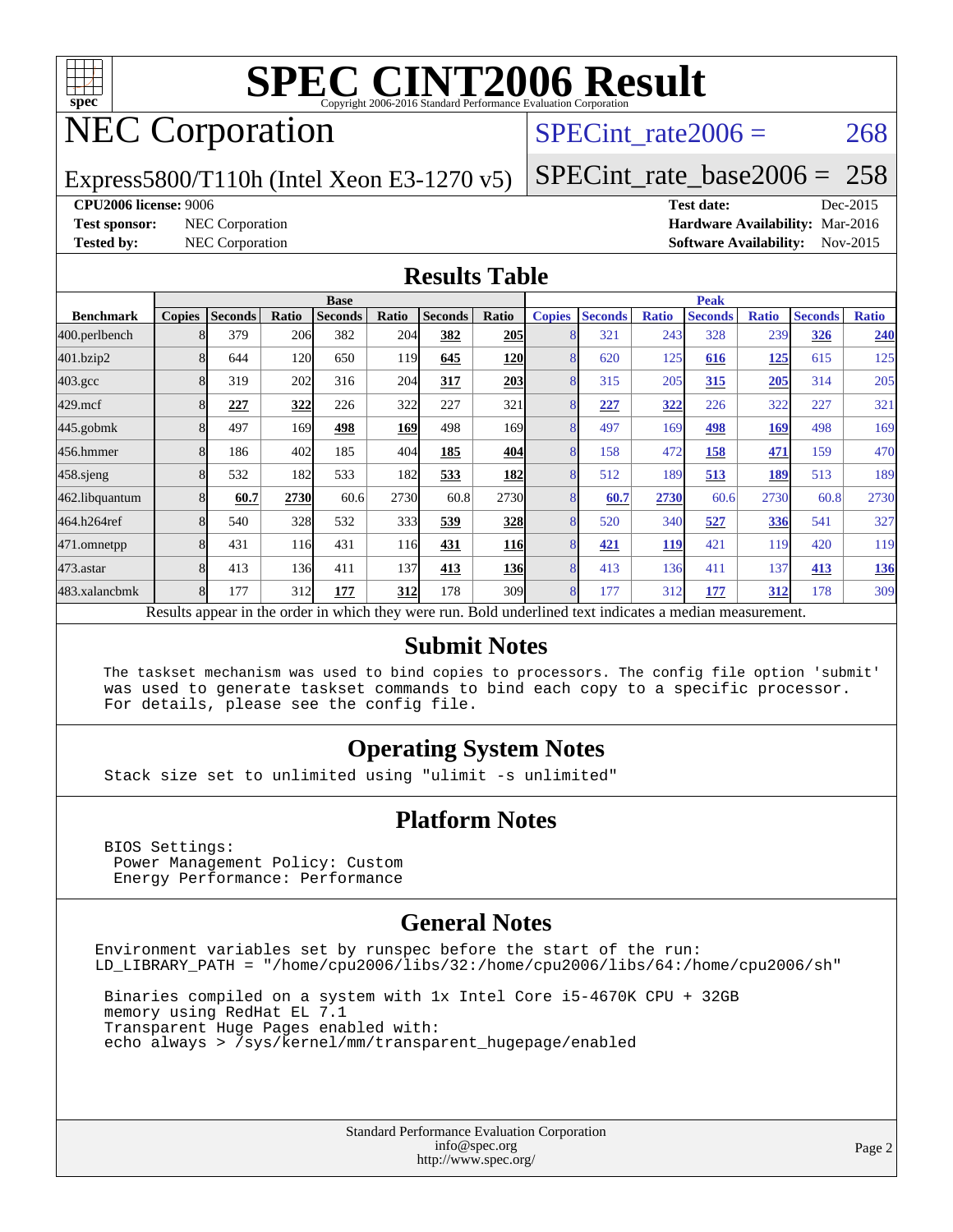

NEC Corporation

SPECint rate $2006 = 268$ 

[SPECint\\_rate\\_base2006 =](http://www.spec.org/auto/cpu2006/Docs/result-fields.html#SPECintratebase2006) 258

Express5800/T110h (Intel Xeon E3-1270 v5)

**[Tested by:](http://www.spec.org/auto/cpu2006/Docs/result-fields.html#Testedby)** NEC Corporation **[Software Availability:](http://www.spec.org/auto/cpu2006/Docs/result-fields.html#SoftwareAvailability)** Nov-2015

**[CPU2006 license:](http://www.spec.org/auto/cpu2006/Docs/result-fields.html#CPU2006license)** 9006 **[Test date:](http://www.spec.org/auto/cpu2006/Docs/result-fields.html#Testdate)** Dec-2015 **[Test sponsor:](http://www.spec.org/auto/cpu2006/Docs/result-fields.html#Testsponsor)** NEC Corporation **NEC Corporation [Hardware Availability:](http://www.spec.org/auto/cpu2006/Docs/result-fields.html#HardwareAvailability)** Mar-2016

### **[Base Compiler Invocation](http://www.spec.org/auto/cpu2006/Docs/result-fields.html#BaseCompilerInvocation)**

[C benchmarks](http://www.spec.org/auto/cpu2006/Docs/result-fields.html#Cbenchmarks):

[icc -m32 -L/opt/intel/compilers\\_and\\_libraries\\_2016/linux/compiler/lib/ia32\\_lin](http://www.spec.org/cpu2006/results/res2016q1/cpu2006-20160125-38826.flags.html#user_CCbase_intel_icc_e10256ba5924b668798078a321b0cb3f)

#### [C++ benchmarks:](http://www.spec.org/auto/cpu2006/Docs/result-fields.html#CXXbenchmarks)

[icpc -m32 -L/opt/intel/compilers\\_and\\_libraries\\_2016/linux/compiler/lib/ia32\\_lin](http://www.spec.org/cpu2006/results/res2016q1/cpu2006-20160125-38826.flags.html#user_CXXbase_intel_icpc_b4f50a394bdb4597aa5879c16bc3f5c5)

### **[Base Portability Flags](http://www.spec.org/auto/cpu2006/Docs/result-fields.html#BasePortabilityFlags)**

 400.perlbench: [-D\\_FILE\\_OFFSET\\_BITS=64](http://www.spec.org/cpu2006/results/res2016q1/cpu2006-20160125-38826.flags.html#user_basePORTABILITY400_perlbench_file_offset_bits_64_438cf9856305ebd76870a2c6dc2689ab) [-DSPEC\\_CPU\\_LINUX\\_IA32](http://www.spec.org/cpu2006/results/res2016q1/cpu2006-20160125-38826.flags.html#b400.perlbench_baseCPORTABILITY_DSPEC_CPU_LINUX_IA32) 401.bzip2: [-D\\_FILE\\_OFFSET\\_BITS=64](http://www.spec.org/cpu2006/results/res2016q1/cpu2006-20160125-38826.flags.html#user_basePORTABILITY401_bzip2_file_offset_bits_64_438cf9856305ebd76870a2c6dc2689ab) 403.gcc: [-D\\_FILE\\_OFFSET\\_BITS=64](http://www.spec.org/cpu2006/results/res2016q1/cpu2006-20160125-38826.flags.html#user_basePORTABILITY403_gcc_file_offset_bits_64_438cf9856305ebd76870a2c6dc2689ab) 429.mcf: [-D\\_FILE\\_OFFSET\\_BITS=64](http://www.spec.org/cpu2006/results/res2016q1/cpu2006-20160125-38826.flags.html#user_basePORTABILITY429_mcf_file_offset_bits_64_438cf9856305ebd76870a2c6dc2689ab) 445.gobmk: [-D\\_FILE\\_OFFSET\\_BITS=64](http://www.spec.org/cpu2006/results/res2016q1/cpu2006-20160125-38826.flags.html#user_basePORTABILITY445_gobmk_file_offset_bits_64_438cf9856305ebd76870a2c6dc2689ab) 456.hmmer: [-D\\_FILE\\_OFFSET\\_BITS=64](http://www.spec.org/cpu2006/results/res2016q1/cpu2006-20160125-38826.flags.html#user_basePORTABILITY456_hmmer_file_offset_bits_64_438cf9856305ebd76870a2c6dc2689ab) 458.sjeng: [-D\\_FILE\\_OFFSET\\_BITS=64](http://www.spec.org/cpu2006/results/res2016q1/cpu2006-20160125-38826.flags.html#user_basePORTABILITY458_sjeng_file_offset_bits_64_438cf9856305ebd76870a2c6dc2689ab) 462.libquantum: [-D\\_FILE\\_OFFSET\\_BITS=64](http://www.spec.org/cpu2006/results/res2016q1/cpu2006-20160125-38826.flags.html#user_basePORTABILITY462_libquantum_file_offset_bits_64_438cf9856305ebd76870a2c6dc2689ab) [-DSPEC\\_CPU\\_LINUX](http://www.spec.org/cpu2006/results/res2016q1/cpu2006-20160125-38826.flags.html#b462.libquantum_baseCPORTABILITY_DSPEC_CPU_LINUX) 464.h264ref: [-D\\_FILE\\_OFFSET\\_BITS=64](http://www.spec.org/cpu2006/results/res2016q1/cpu2006-20160125-38826.flags.html#user_basePORTABILITY464_h264ref_file_offset_bits_64_438cf9856305ebd76870a2c6dc2689ab) 471.omnetpp: [-D\\_FILE\\_OFFSET\\_BITS=64](http://www.spec.org/cpu2006/results/res2016q1/cpu2006-20160125-38826.flags.html#user_basePORTABILITY471_omnetpp_file_offset_bits_64_438cf9856305ebd76870a2c6dc2689ab) 473.astar: [-D\\_FILE\\_OFFSET\\_BITS=64](http://www.spec.org/cpu2006/results/res2016q1/cpu2006-20160125-38826.flags.html#user_basePORTABILITY473_astar_file_offset_bits_64_438cf9856305ebd76870a2c6dc2689ab) 483.xalancbmk: [-D\\_FILE\\_OFFSET\\_BITS=64](http://www.spec.org/cpu2006/results/res2016q1/cpu2006-20160125-38826.flags.html#user_basePORTABILITY483_xalancbmk_file_offset_bits_64_438cf9856305ebd76870a2c6dc2689ab) [-DSPEC\\_CPU\\_LINUX](http://www.spec.org/cpu2006/results/res2016q1/cpu2006-20160125-38826.flags.html#b483.xalancbmk_baseCXXPORTABILITY_DSPEC_CPU_LINUX)

### **[Base Optimization Flags](http://www.spec.org/auto/cpu2006/Docs/result-fields.html#BaseOptimizationFlags)**

[C benchmarks](http://www.spec.org/auto/cpu2006/Docs/result-fields.html#Cbenchmarks):

[-xCORE-AVX2](http://www.spec.org/cpu2006/results/res2016q1/cpu2006-20160125-38826.flags.html#user_CCbase_f-xAVX2_5f5fc0cbe2c9f62c816d3e45806c70d7) [-ipo](http://www.spec.org/cpu2006/results/res2016q1/cpu2006-20160125-38826.flags.html#user_CCbase_f-ipo) [-O3](http://www.spec.org/cpu2006/results/res2016q1/cpu2006-20160125-38826.flags.html#user_CCbase_f-O3) [-no-prec-div](http://www.spec.org/cpu2006/results/res2016q1/cpu2006-20160125-38826.flags.html#user_CCbase_f-no-prec-div) [-opt-prefetch](http://www.spec.org/cpu2006/results/res2016q1/cpu2006-20160125-38826.flags.html#user_CCbase_f-opt-prefetch) [-opt-mem-layout-trans=3](http://www.spec.org/cpu2006/results/res2016q1/cpu2006-20160125-38826.flags.html#user_CCbase_f-opt-mem-layout-trans_a7b82ad4bd7abf52556d4961a2ae94d5)

[C++ benchmarks:](http://www.spec.org/auto/cpu2006/Docs/result-fields.html#CXXbenchmarks) [-xCORE-AVX2](http://www.spec.org/cpu2006/results/res2016q1/cpu2006-20160125-38826.flags.html#user_CXXbase_f-xAVX2_5f5fc0cbe2c9f62c816d3e45806c70d7) [-ipo](http://www.spec.org/cpu2006/results/res2016q1/cpu2006-20160125-38826.flags.html#user_CXXbase_f-ipo) [-O3](http://www.spec.org/cpu2006/results/res2016q1/cpu2006-20160125-38826.flags.html#user_CXXbase_f-O3) [-no-prec-div](http://www.spec.org/cpu2006/results/res2016q1/cpu2006-20160125-38826.flags.html#user_CXXbase_f-no-prec-div) [-opt-prefetch](http://www.spec.org/cpu2006/results/res2016q1/cpu2006-20160125-38826.flags.html#user_CXXbase_f-opt-prefetch) [-opt-mem-layout-trans=3](http://www.spec.org/cpu2006/results/res2016q1/cpu2006-20160125-38826.flags.html#user_CXXbase_f-opt-mem-layout-trans_a7b82ad4bd7abf52556d4961a2ae94d5) [-Wl,-z,muldefs](http://www.spec.org/cpu2006/results/res2016q1/cpu2006-20160125-38826.flags.html#user_CXXbase_link_force_multiple1_74079c344b956b9658436fd1b6dd3a8a) [-L/sh -lsmartheap](http://www.spec.org/cpu2006/results/res2016q1/cpu2006-20160125-38826.flags.html#user_CXXbase_SmartHeap_32f6c82aa1ed9c52345d30cf6e4a0499)

### **[Base Other Flags](http://www.spec.org/auto/cpu2006/Docs/result-fields.html#BaseOtherFlags)**

[C benchmarks](http://www.spec.org/auto/cpu2006/Docs/result-fields.html#Cbenchmarks):

403.gcc: [-Dalloca=\\_alloca](http://www.spec.org/cpu2006/results/res2016q1/cpu2006-20160125-38826.flags.html#b403.gcc_baseEXTRA_CFLAGS_Dalloca_be3056838c12de2578596ca5467af7f3)

### **[Peak Compiler Invocation](http://www.spec.org/auto/cpu2006/Docs/result-fields.html#PeakCompilerInvocation)**

[C benchmarks \(except as noted below\)](http://www.spec.org/auto/cpu2006/Docs/result-fields.html#Cbenchmarksexceptasnotedbelow): [icc -m32 -L/opt/intel/compilers\\_and\\_libraries\\_2016/linux/compiler/lib/ia32\\_lin](http://www.spec.org/cpu2006/results/res2016q1/cpu2006-20160125-38826.flags.html#user_CCpeak_intel_icc_e10256ba5924b668798078a321b0cb3f)

Continued on next page

Standard Performance Evaluation Corporation [info@spec.org](mailto:info@spec.org) <http://www.spec.org/>

Page 3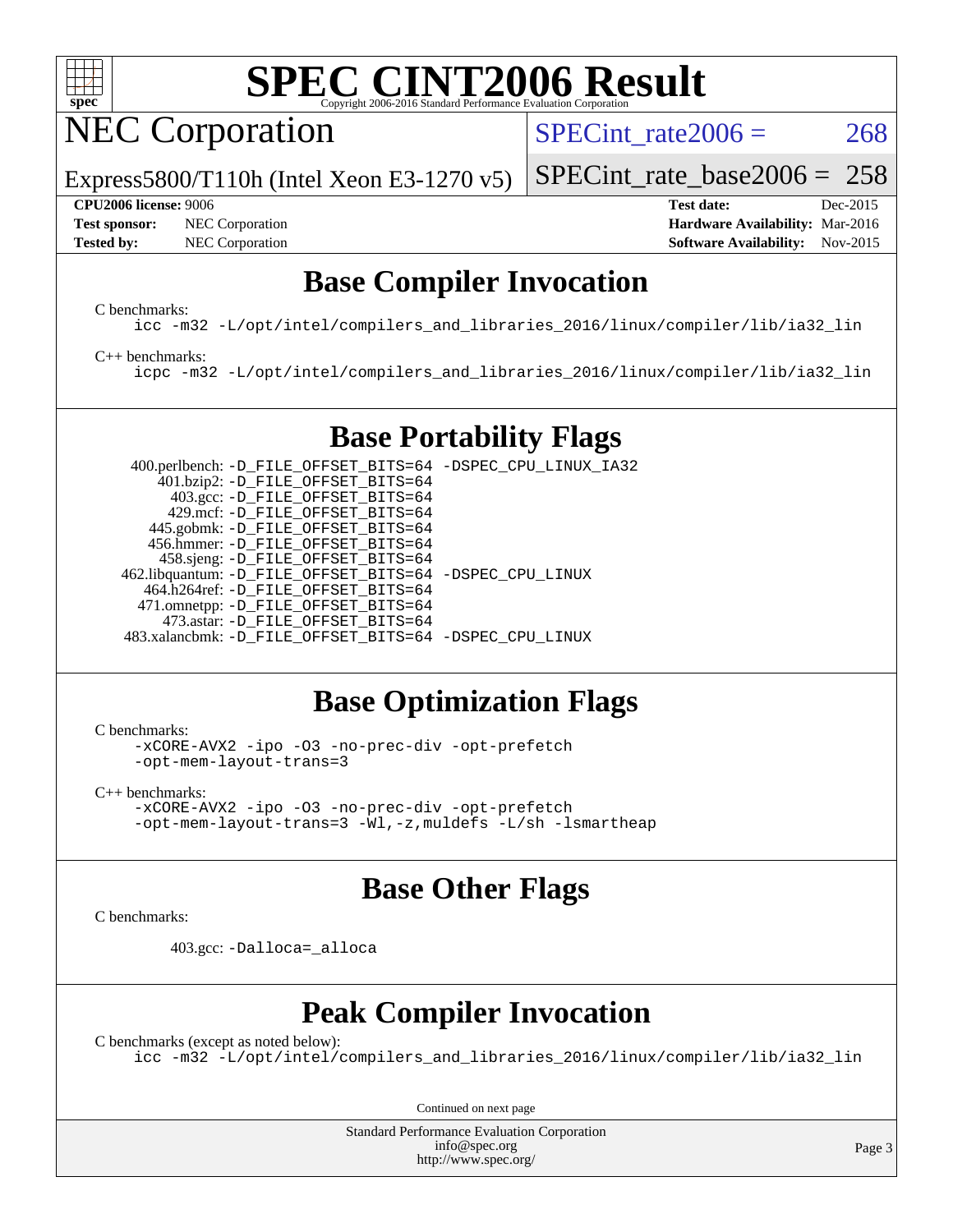

NEC Corporation

SPECint rate $2006 = 268$ 

[SPECint\\_rate\\_base2006 =](http://www.spec.org/auto/cpu2006/Docs/result-fields.html#SPECintratebase2006) 258

Express5800/T110h (Intel Xeon E3-1270 v5) **[CPU2006 license:](http://www.spec.org/auto/cpu2006/Docs/result-fields.html#CPU2006license)** 9006 **[Test date:](http://www.spec.org/auto/cpu2006/Docs/result-fields.html#Testdate)** Dec-2015

**[Test sponsor:](http://www.spec.org/auto/cpu2006/Docs/result-fields.html#Testsponsor)** NEC Corporation **NEC Corporation [Hardware Availability:](http://www.spec.org/auto/cpu2006/Docs/result-fields.html#HardwareAvailability)** Mar-2016 **[Tested by:](http://www.spec.org/auto/cpu2006/Docs/result-fields.html#Testedby)** NEC Corporation **[Software Availability:](http://www.spec.org/auto/cpu2006/Docs/result-fields.html#SoftwareAvailability)** Nov-2015

## **[Peak Compiler Invocation \(Continued\)](http://www.spec.org/auto/cpu2006/Docs/result-fields.html#PeakCompilerInvocation)**

400.perlbench: [icc -m64](http://www.spec.org/cpu2006/results/res2016q1/cpu2006-20160125-38826.flags.html#user_peakCCLD400_perlbench_intel_icc_64bit_bda6cc9af1fdbb0edc3795bac97ada53)

401.bzip2: [icc -m64](http://www.spec.org/cpu2006/results/res2016q1/cpu2006-20160125-38826.flags.html#user_peakCCLD401_bzip2_intel_icc_64bit_bda6cc9af1fdbb0edc3795bac97ada53)

456.hmmer: [icc -m64](http://www.spec.org/cpu2006/results/res2016q1/cpu2006-20160125-38826.flags.html#user_peakCCLD456_hmmer_intel_icc_64bit_bda6cc9af1fdbb0edc3795bac97ada53)

458.sjeng: [icc -m64](http://www.spec.org/cpu2006/results/res2016q1/cpu2006-20160125-38826.flags.html#user_peakCCLD458_sjeng_intel_icc_64bit_bda6cc9af1fdbb0edc3795bac97ada53)

[C++ benchmarks:](http://www.spec.org/auto/cpu2006/Docs/result-fields.html#CXXbenchmarks)

[icpc -m32 -L/opt/intel/compilers\\_and\\_libraries\\_2016/linux/compiler/lib/ia32\\_lin](http://www.spec.org/cpu2006/results/res2016q1/cpu2006-20160125-38826.flags.html#user_CXXpeak_intel_icpc_b4f50a394bdb4597aa5879c16bc3f5c5)

#### **[Peak Portability Flags](http://www.spec.org/auto/cpu2006/Docs/result-fields.html#PeakPortabilityFlags)**

 400.perlbench: [-D\\_FILE\\_OFFSET\\_BITS=64](http://www.spec.org/cpu2006/results/res2016q1/cpu2006-20160125-38826.flags.html#user_peakPORTABILITY400_perlbench_file_offset_bits_64_438cf9856305ebd76870a2c6dc2689ab) [-DSPEC\\_CPU\\_LP64](http://www.spec.org/cpu2006/results/res2016q1/cpu2006-20160125-38826.flags.html#b400.perlbench_peakCPORTABILITY_DSPEC_CPU_LP64) [-DSPEC\\_CPU\\_LINUX\\_X64](http://www.spec.org/cpu2006/results/res2016q1/cpu2006-20160125-38826.flags.html#b400.perlbench_peakCPORTABILITY_DSPEC_CPU_LINUX_X64) 401.bzip2: [-D\\_FILE\\_OFFSET\\_BITS=64](http://www.spec.org/cpu2006/results/res2016q1/cpu2006-20160125-38826.flags.html#user_peakPORTABILITY401_bzip2_file_offset_bits_64_438cf9856305ebd76870a2c6dc2689ab) [-DSPEC\\_CPU\\_LP64](http://www.spec.org/cpu2006/results/res2016q1/cpu2006-20160125-38826.flags.html#suite_peakCPORTABILITY401_bzip2_DSPEC_CPU_LP64) 403.gcc: [-D\\_FILE\\_OFFSET\\_BITS=64](http://www.spec.org/cpu2006/results/res2016q1/cpu2006-20160125-38826.flags.html#user_peakPORTABILITY403_gcc_file_offset_bits_64_438cf9856305ebd76870a2c6dc2689ab) 429.mcf: [-D\\_FILE\\_OFFSET\\_BITS=64](http://www.spec.org/cpu2006/results/res2016q1/cpu2006-20160125-38826.flags.html#user_peakPORTABILITY429_mcf_file_offset_bits_64_438cf9856305ebd76870a2c6dc2689ab) 445.gobmk: [-D\\_FILE\\_OFFSET\\_BITS=64](http://www.spec.org/cpu2006/results/res2016q1/cpu2006-20160125-38826.flags.html#user_peakPORTABILITY445_gobmk_file_offset_bits_64_438cf9856305ebd76870a2c6dc2689ab) 456.hmmer: [-D\\_FILE\\_OFFSET\\_BITS=64](http://www.spec.org/cpu2006/results/res2016q1/cpu2006-20160125-38826.flags.html#user_peakPORTABILITY456_hmmer_file_offset_bits_64_438cf9856305ebd76870a2c6dc2689ab) [-DSPEC\\_CPU\\_LP64](http://www.spec.org/cpu2006/results/res2016q1/cpu2006-20160125-38826.flags.html#suite_peakCPORTABILITY456_hmmer_DSPEC_CPU_LP64) 458.sjeng: [-D\\_FILE\\_OFFSET\\_BITS=64](http://www.spec.org/cpu2006/results/res2016q1/cpu2006-20160125-38826.flags.html#user_peakPORTABILITY458_sjeng_file_offset_bits_64_438cf9856305ebd76870a2c6dc2689ab) [-DSPEC\\_CPU\\_LP64](http://www.spec.org/cpu2006/results/res2016q1/cpu2006-20160125-38826.flags.html#suite_peakCPORTABILITY458_sjeng_DSPEC_CPU_LP64) 462.libquantum: [-D\\_FILE\\_OFFSET\\_BITS=64](http://www.spec.org/cpu2006/results/res2016q1/cpu2006-20160125-38826.flags.html#user_peakPORTABILITY462_libquantum_file_offset_bits_64_438cf9856305ebd76870a2c6dc2689ab) [-DSPEC\\_CPU\\_LINUX](http://www.spec.org/cpu2006/results/res2016q1/cpu2006-20160125-38826.flags.html#b462.libquantum_peakCPORTABILITY_DSPEC_CPU_LINUX) 464.h264ref: [-D\\_FILE\\_OFFSET\\_BITS=64](http://www.spec.org/cpu2006/results/res2016q1/cpu2006-20160125-38826.flags.html#user_peakPORTABILITY464_h264ref_file_offset_bits_64_438cf9856305ebd76870a2c6dc2689ab) 471.omnetpp: [-D\\_FILE\\_OFFSET\\_BITS=64](http://www.spec.org/cpu2006/results/res2016q1/cpu2006-20160125-38826.flags.html#user_peakPORTABILITY471_omnetpp_file_offset_bits_64_438cf9856305ebd76870a2c6dc2689ab) 473.astar: [-D\\_FILE\\_OFFSET\\_BITS=64](http://www.spec.org/cpu2006/results/res2016q1/cpu2006-20160125-38826.flags.html#user_peakPORTABILITY473_astar_file_offset_bits_64_438cf9856305ebd76870a2c6dc2689ab) 483.xalancbmk: [-D\\_FILE\\_OFFSET\\_BITS=64](http://www.spec.org/cpu2006/results/res2016q1/cpu2006-20160125-38826.flags.html#user_peakPORTABILITY483_xalancbmk_file_offset_bits_64_438cf9856305ebd76870a2c6dc2689ab) [-DSPEC\\_CPU\\_LINUX](http://www.spec.org/cpu2006/results/res2016q1/cpu2006-20160125-38826.flags.html#b483.xalancbmk_peakCXXPORTABILITY_DSPEC_CPU_LINUX)

### **[Peak Optimization Flags](http://www.spec.org/auto/cpu2006/Docs/result-fields.html#PeakOptimizationFlags)**

[C benchmarks](http://www.spec.org/auto/cpu2006/Docs/result-fields.html#Cbenchmarks):

 400.perlbench: [-xCORE-AVX2](http://www.spec.org/cpu2006/results/res2016q1/cpu2006-20160125-38826.flags.html#user_peakPASS2_CFLAGSPASS2_LDCFLAGS400_perlbench_f-xAVX2_5f5fc0cbe2c9f62c816d3e45806c70d7)(pass 2) [-prof-gen:threadsafe](http://www.spec.org/cpu2006/results/res2016q1/cpu2006-20160125-38826.flags.html#user_peakPASS1_CFLAGSPASS1_LDCFLAGS400_perlbench_prof_gen_21a26eb79f378b550acd7bec9fe4467a)(pass 1) [-ipo](http://www.spec.org/cpu2006/results/res2016q1/cpu2006-20160125-38826.flags.html#user_peakPASS2_CFLAGSPASS2_LDCFLAGS400_perlbench_f-ipo)(pass 2) [-O3](http://www.spec.org/cpu2006/results/res2016q1/cpu2006-20160125-38826.flags.html#user_peakPASS2_CFLAGSPASS2_LDCFLAGS400_perlbench_f-O3)(pass 2) [-no-prec-div](http://www.spec.org/cpu2006/results/res2016q1/cpu2006-20160125-38826.flags.html#user_peakPASS2_CFLAGSPASS2_LDCFLAGS400_perlbench_f-no-prec-div)(pass 2) [-par-num-threads=1](http://www.spec.org/cpu2006/results/res2016q1/cpu2006-20160125-38826.flags.html#user_peakPASS1_CFLAGSPASS1_LDCFLAGS400_perlbench_par_num_threads_786a6ff141b4e9e90432e998842df6c2)(pass 1) [-prof-use](http://www.spec.org/cpu2006/results/res2016q1/cpu2006-20160125-38826.flags.html#user_peakPASS2_CFLAGSPASS2_LDCFLAGS400_perlbench_prof_use_bccf7792157ff70d64e32fe3e1250b55)(pass 2) [-auto-ilp32](http://www.spec.org/cpu2006/results/res2016q1/cpu2006-20160125-38826.flags.html#user_peakCOPTIMIZE400_perlbench_f-auto-ilp32)

 401.bzip2: [-xCORE-AVX2](http://www.spec.org/cpu2006/results/res2016q1/cpu2006-20160125-38826.flags.html#user_peakPASS2_CFLAGSPASS2_LDCFLAGS401_bzip2_f-xAVX2_5f5fc0cbe2c9f62c816d3e45806c70d7)(pass 2) [-prof-gen:threadsafe](http://www.spec.org/cpu2006/results/res2016q1/cpu2006-20160125-38826.flags.html#user_peakPASS1_CFLAGSPASS1_LDCFLAGS401_bzip2_prof_gen_21a26eb79f378b550acd7bec9fe4467a)(pass 1) [-ipo](http://www.spec.org/cpu2006/results/res2016q1/cpu2006-20160125-38826.flags.html#user_peakPASS2_CFLAGSPASS2_LDCFLAGS401_bzip2_f-ipo)(pass 2) [-O3](http://www.spec.org/cpu2006/results/res2016q1/cpu2006-20160125-38826.flags.html#user_peakPASS2_CFLAGSPASS2_LDCFLAGS401_bzip2_f-O3)(pass 2) [-no-prec-div](http://www.spec.org/cpu2006/results/res2016q1/cpu2006-20160125-38826.flags.html#user_peakPASS2_CFLAGSPASS2_LDCFLAGS401_bzip2_f-no-prec-div)(pass 2) [-par-num-threads=1](http://www.spec.org/cpu2006/results/res2016q1/cpu2006-20160125-38826.flags.html#user_peakPASS1_CFLAGSPASS1_LDCFLAGS401_bzip2_par_num_threads_786a6ff141b4e9e90432e998842df6c2)(pass 1) [-prof-use](http://www.spec.org/cpu2006/results/res2016q1/cpu2006-20160125-38826.flags.html#user_peakPASS2_CFLAGSPASS2_LDCFLAGS401_bzip2_prof_use_bccf7792157ff70d64e32fe3e1250b55)(pass 2) [-opt-prefetch](http://www.spec.org/cpu2006/results/res2016q1/cpu2006-20160125-38826.flags.html#user_peakCOPTIMIZE401_bzip2_f-opt-prefetch) [-auto-ilp32](http://www.spec.org/cpu2006/results/res2016q1/cpu2006-20160125-38826.flags.html#user_peakCOPTIMIZE401_bzip2_f-auto-ilp32) [-ansi-alias](http://www.spec.org/cpu2006/results/res2016q1/cpu2006-20160125-38826.flags.html#user_peakCOPTIMIZE401_bzip2_f-ansi-alias)

403.gcc: [-xCORE-AVX2](http://www.spec.org/cpu2006/results/res2016q1/cpu2006-20160125-38826.flags.html#user_peakCOPTIMIZE403_gcc_f-xAVX2_5f5fc0cbe2c9f62c816d3e45806c70d7) [-ipo](http://www.spec.org/cpu2006/results/res2016q1/cpu2006-20160125-38826.flags.html#user_peakCOPTIMIZE403_gcc_f-ipo) [-O3](http://www.spec.org/cpu2006/results/res2016q1/cpu2006-20160125-38826.flags.html#user_peakCOPTIMIZE403_gcc_f-O3) [-no-prec-div](http://www.spec.org/cpu2006/results/res2016q1/cpu2006-20160125-38826.flags.html#user_peakCOPTIMIZE403_gcc_f-no-prec-div)

429.mcf: basepeak = yes

445.gobmk: basepeak = yes

Continued on next page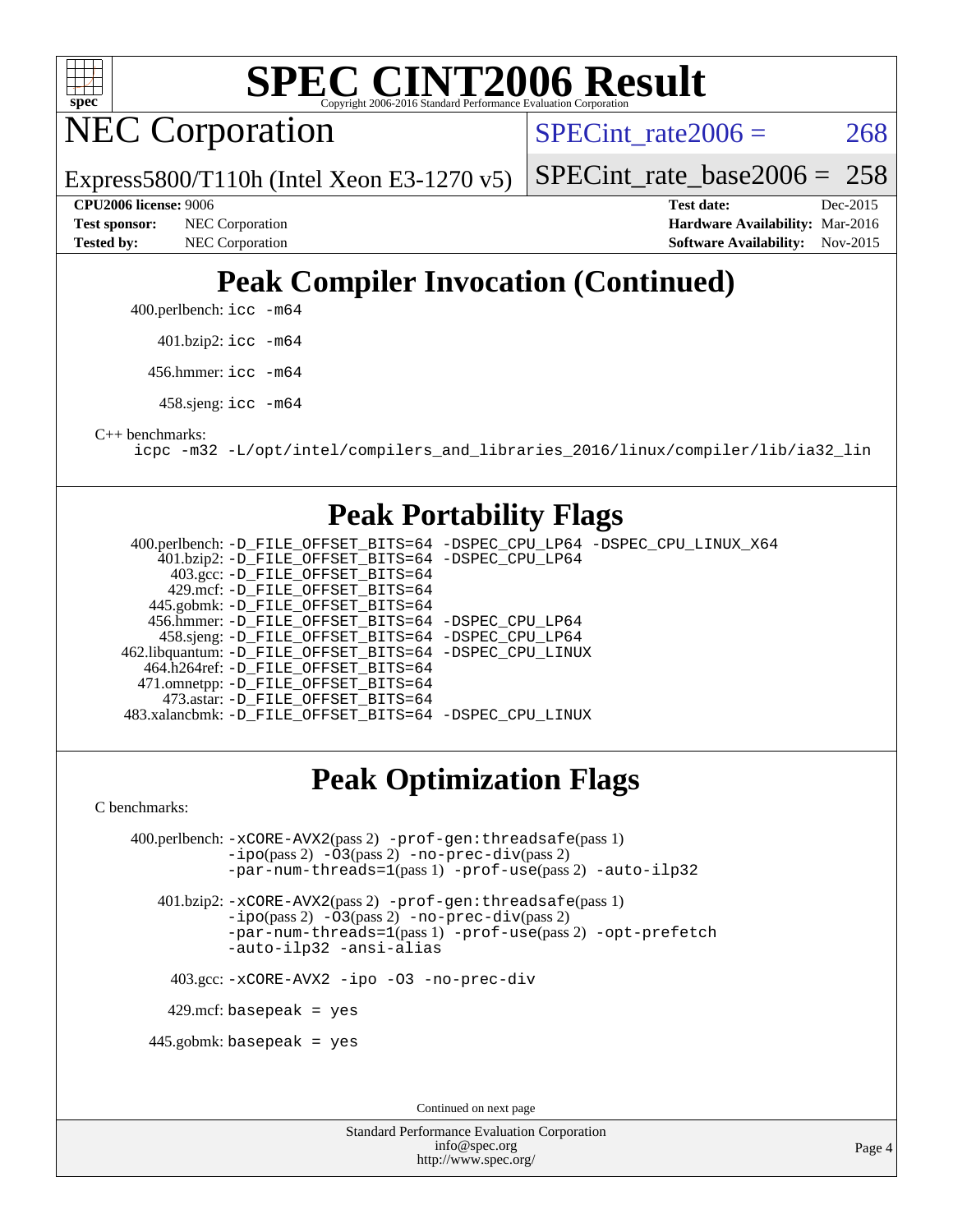NEC Corporation

SPECint rate $2006 = 268$ 

Express5800/T110h (Intel Xeon E3-1270 v5)

[SPECint\\_rate\\_base2006 =](http://www.spec.org/auto/cpu2006/Docs/result-fields.html#SPECintratebase2006) 258

**[CPU2006 license:](http://www.spec.org/auto/cpu2006/Docs/result-fields.html#CPU2006license)** 9006 **[Test date:](http://www.spec.org/auto/cpu2006/Docs/result-fields.html#Testdate)** Dec-2015 **[Test sponsor:](http://www.spec.org/auto/cpu2006/Docs/result-fields.html#Testsponsor)** NEC Corporation **NEC Corporation [Hardware Availability:](http://www.spec.org/auto/cpu2006/Docs/result-fields.html#HardwareAvailability)** Mar-2016 **[Tested by:](http://www.spec.org/auto/cpu2006/Docs/result-fields.html#Testedby)** NEC Corporation **[Software Availability:](http://www.spec.org/auto/cpu2006/Docs/result-fields.html#SoftwareAvailability)** Nov-2015

## **[Peak Optimization Flags \(Continued\)](http://www.spec.org/auto/cpu2006/Docs/result-fields.html#PeakOptimizationFlags)**

456.hmmer: [-xCORE-AVX2](http://www.spec.org/cpu2006/results/res2016q1/cpu2006-20160125-38826.flags.html#user_peakCOPTIMIZE456_hmmer_f-xAVX2_5f5fc0cbe2c9f62c816d3e45806c70d7) [-ipo](http://www.spec.org/cpu2006/results/res2016q1/cpu2006-20160125-38826.flags.html#user_peakCOPTIMIZE456_hmmer_f-ipo) [-O3](http://www.spec.org/cpu2006/results/res2016q1/cpu2006-20160125-38826.flags.html#user_peakCOPTIMIZE456_hmmer_f-O3) [-no-prec-div](http://www.spec.org/cpu2006/results/res2016q1/cpu2006-20160125-38826.flags.html#user_peakCOPTIMIZE456_hmmer_f-no-prec-div) [-unroll2](http://www.spec.org/cpu2006/results/res2016q1/cpu2006-20160125-38826.flags.html#user_peakCOPTIMIZE456_hmmer_f-unroll_784dae83bebfb236979b41d2422d7ec2) [-auto-ilp32](http://www.spec.org/cpu2006/results/res2016q1/cpu2006-20160125-38826.flags.html#user_peakCOPTIMIZE456_hmmer_f-auto-ilp32)

 458.sjeng: [-xCORE-AVX2](http://www.spec.org/cpu2006/results/res2016q1/cpu2006-20160125-38826.flags.html#user_peakPASS2_CFLAGSPASS2_LDCFLAGS458_sjeng_f-xAVX2_5f5fc0cbe2c9f62c816d3e45806c70d7)(pass 2) [-prof-gen:threadsafe](http://www.spec.org/cpu2006/results/res2016q1/cpu2006-20160125-38826.flags.html#user_peakPASS1_CFLAGSPASS1_LDCFLAGS458_sjeng_prof_gen_21a26eb79f378b550acd7bec9fe4467a)(pass 1)  $-i\text{po}(pass 2) -03(pass 2) -no-prec-div(pass 2)$  $-i\text{po}(pass 2) -03(pass 2) -no-prec-div(pass 2)$  $-i\text{po}(pass 2) -03(pass 2) -no-prec-div(pass 2)$ [-par-num-threads=1](http://www.spec.org/cpu2006/results/res2016q1/cpu2006-20160125-38826.flags.html#user_peakPASS1_CFLAGSPASS1_LDCFLAGS458_sjeng_par_num_threads_786a6ff141b4e9e90432e998842df6c2)(pass 1) [-prof-use](http://www.spec.org/cpu2006/results/res2016q1/cpu2006-20160125-38826.flags.html#user_peakPASS2_CFLAGSPASS2_LDCFLAGS458_sjeng_prof_use_bccf7792157ff70d64e32fe3e1250b55)(pass 2) [-unroll4](http://www.spec.org/cpu2006/results/res2016q1/cpu2006-20160125-38826.flags.html#user_peakCOPTIMIZE458_sjeng_f-unroll_4e5e4ed65b7fd20bdcd365bec371b81f) [-auto-ilp32](http://www.spec.org/cpu2006/results/res2016q1/cpu2006-20160125-38826.flags.html#user_peakCOPTIMIZE458_sjeng_f-auto-ilp32)

462.libquantum: basepeak = yes

 464.h264ref: [-xCORE-AVX2](http://www.spec.org/cpu2006/results/res2016q1/cpu2006-20160125-38826.flags.html#user_peakPASS2_CFLAGSPASS2_LDCFLAGS464_h264ref_f-xAVX2_5f5fc0cbe2c9f62c816d3e45806c70d7)(pass 2) [-prof-gen:threadsafe](http://www.spec.org/cpu2006/results/res2016q1/cpu2006-20160125-38826.flags.html#user_peakPASS1_CFLAGSPASS1_LDCFLAGS464_h264ref_prof_gen_21a26eb79f378b550acd7bec9fe4467a)(pass 1)  $-i\text{po}(pass 2) -\overline{O}3(pass 2)$  [-no-prec-div](http://www.spec.org/cpu2006/results/res2016q1/cpu2006-20160125-38826.flags.html#user_peakPASS2_CFLAGSPASS2_LDCFLAGS464_h264ref_f-no-prec-div)(pass 2) [-par-num-threads=1](http://www.spec.org/cpu2006/results/res2016q1/cpu2006-20160125-38826.flags.html#user_peakPASS1_CFLAGSPASS1_LDCFLAGS464_h264ref_par_num_threads_786a6ff141b4e9e90432e998842df6c2)(pass 1) [-prof-use](http://www.spec.org/cpu2006/results/res2016q1/cpu2006-20160125-38826.flags.html#user_peakPASS2_CFLAGSPASS2_LDCFLAGS464_h264ref_prof_use_bccf7792157ff70d64e32fe3e1250b55)(pass 2) [-unroll2](http://www.spec.org/cpu2006/results/res2016q1/cpu2006-20160125-38826.flags.html#user_peakCOPTIMIZE464_h264ref_f-unroll_784dae83bebfb236979b41d2422d7ec2) [-ansi-alias](http://www.spec.org/cpu2006/results/res2016q1/cpu2006-20160125-38826.flags.html#user_peakCOPTIMIZE464_h264ref_f-ansi-alias)

[C++ benchmarks:](http://www.spec.org/auto/cpu2006/Docs/result-fields.html#CXXbenchmarks)

```
 471.omnetpp: -xCORE-AVX2(pass 2) -prof-gen:threadsafe(pass 1)
-ipo(pass 2) -O3(pass 2) -no-prec-div(pass 2)
-par-num-threads=1(pass 1) -prof-use(pass 2) -ansi-alias
-opt-ra-region-strategy=block -Wl,-z,muldefs
-L/sh -lsmartheap
```

```
 473.astar: basepeak = yes
```
 $483.xalanchmk: basepeak = yes$ 

### **[Peak Other Flags](http://www.spec.org/auto/cpu2006/Docs/result-fields.html#PeakOtherFlags)**

[C benchmarks](http://www.spec.org/auto/cpu2006/Docs/result-fields.html#Cbenchmarks):

403.gcc: [-Dalloca=\\_alloca](http://www.spec.org/cpu2006/results/res2016q1/cpu2006-20160125-38826.flags.html#b403.gcc_peakEXTRA_CFLAGS_Dalloca_be3056838c12de2578596ca5467af7f3)

The flags files that were used to format this result can be browsed at <http://www.spec.org/cpu2006/flags/Intel-ic16.0-official-linux64.html> <http://www.spec.org/cpu2006/flags/NEC-Platform-Settings-V1.2-110h-RevA.html>

You can also download the XML flags sources by saving the following links:

<http://www.spec.org/cpu2006/flags/Intel-ic16.0-official-linux64.xml> <http://www.spec.org/cpu2006/flags/NEC-Platform-Settings-V1.2-110h-RevA.xml>